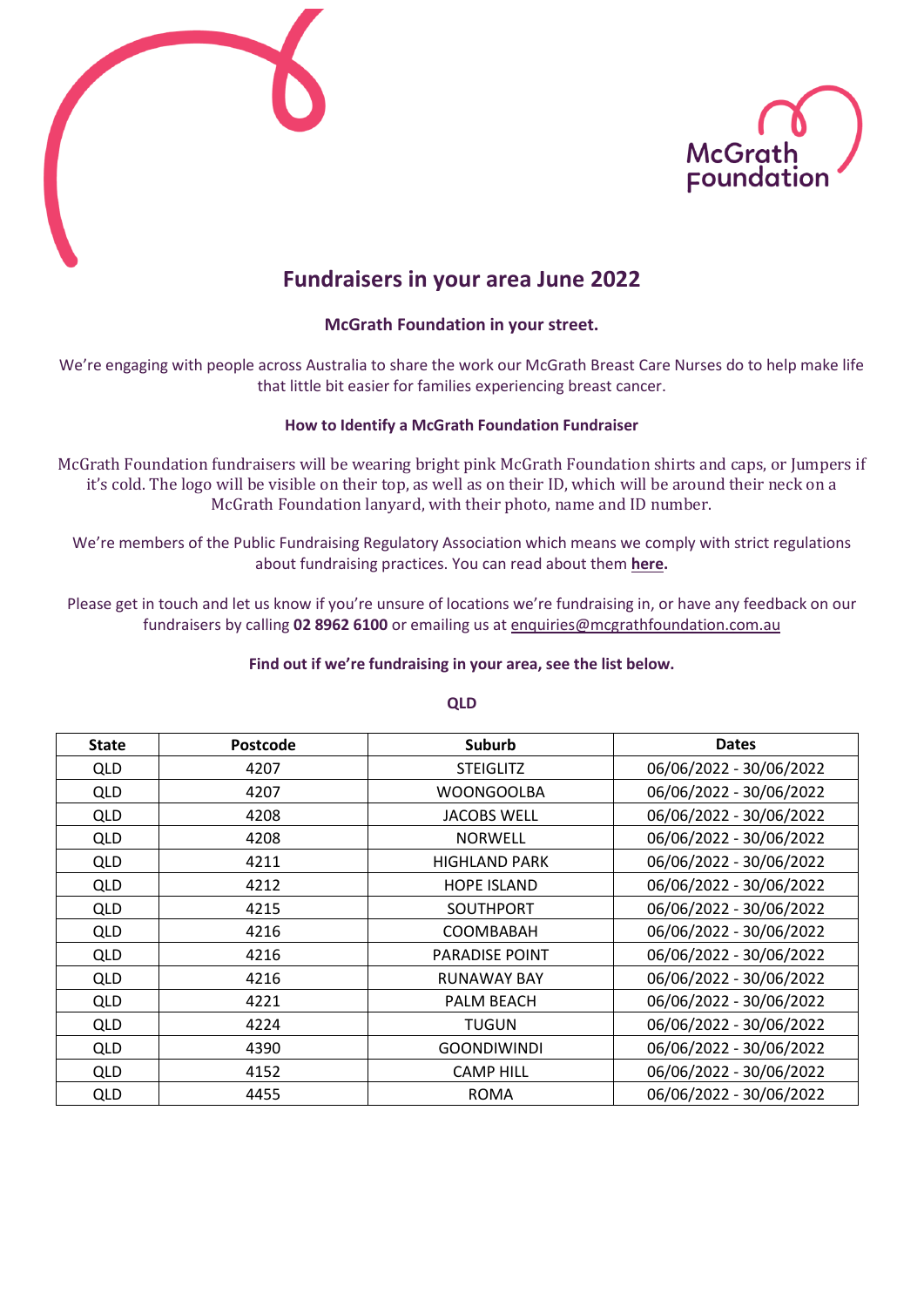| <b>State</b> | Postcode | <b>Suburb</b>              | <b>Date</b>             |
|--------------|----------|----------------------------|-------------------------|
| <b>NSW</b>   | 2287     | <b>FLETCHER</b>            | 21/05/2022 - 30/06/2022 |
| <b>NSW</b>   | 2289     | ADAMSTOWN                  | 21/05/2022 - 30/06/2022 |
| <b>NSW</b>   | 2289     | <b>ADAMSTOWN HEIGHTS</b>   | 21/05/2022 - 30/06/2022 |
| <b>NSW</b>   | 2291     | <b>MEREWETHER</b>          | 21/05/2022 - 30/06/2022 |
| <b>NSW</b>   | 2291     | <b>MEREWETHER HEIGHTS</b>  | 21/05/2022 - 30/06/2022 |
| <b>NSW</b>   | 2295     | <b>STOCKTON</b>            | 21/05/2022 - 30/06/2022 |
| <b>NSW</b>   | 2300     | <b>BAR BEACH</b>           | 21/05/2022 - 30/06/2022 |
| <b>NSW</b>   | 2303     | <b>HAMILTON</b>            | 21/05/2022 - 30/06/2022 |
| <b>NSW</b>   | 2303     | <b>HAMILTON EAST</b>       | 21/05/2022 - 30/06/2022 |
| <b>NSW</b>   | 2303     | <b>HAMILTON SOUTH</b>      | 21/05/2022 - 30/06/2022 |
| <b>NSW</b>   | 2305     | <b>NEW LAMBTON</b>         | 21/05/2022 - 30/06/2022 |
| <b>NSW</b>   | 2305     | <b>NEW LAMBTON HEIGHTS</b> | 21/05/2022 - 30/06/2022 |
| <b>NSW</b>   | 2444     | PORT MACQUARIE             | 30/05/2022 - 30/06/2022 |
| <b>NSW</b>   | 2445     | <b>BONNY HILLS</b>         | 30/05/2022 - 30/06/2022 |
| <b>NSW</b>   | 2445     | <b>LAKE CATHIE</b>         | 30/05/2022 - 30/06/2022 |
| <b>NSW</b>   | 2450     | NORTH BOAMBEE VALLEY       | 30/05/2022 - 30/06/2022 |
| <b>NSW</b>   | 2452     | <b>BOAMBEE EAST</b>        | 30/05/2022 - 30/06/2022 |
| <b>NSW</b>   | 2010     | DARLINGHURST               | 30/05/2022 - 02/07/2022 |
| <b>NSW</b>   | 2010     | <b>SURRY HILLS</b>         | 30/05/2022 - 02/07/2022 |
| <b>NSW</b>   | 2011     | <b>ELIZABETH BAY</b>       | 30/05/2022 - 02/07/2022 |
| <b>NSW</b>   | 2011     | <b>KINGS CROSS</b>         | 30/05/2022 - 02/07/2022 |
| <b>NSW</b>   | 2011     | POTTS POINT                | 30/05/2022 - 02/07/2022 |
| <b>NSW</b>   | 2011     | <b>RUSHCUTTERS BAY</b>     | 30/05/2022 - 02/07/2022 |
| <b>NSW</b>   | 2011     | WOOLLOOMOOLOO              | 30/05/2022 - 02/07/2022 |
| <b>NSW</b>   | 2015     | <b>BEACONSFIELD</b>        | 30/05/2022 - 02/07/2022 |
| <b>NSW</b>   | 2016     | <b>REDFERN</b>             | 30/05/2022 - 02/07/2022 |
| <b>NSW</b>   | 2017     | <b>WATERLOO</b>            | 30/05/2022 - 02/07/2022 |
| <b>NSW</b>   | 2038     | ANNANDALE                  | 30/05/2022 - 02/07/2022 |
| <b>NSW</b>   | 2039     | <b>ROZELLE</b>             | 30/05/2022 - 02/07/2022 |
| <b>NSW</b>   | 2040     | LEICHHARDT                 | 30/05/2022 - 02/07/2022 |
| <b>NSW</b>   | 2040     | LILYFIELD                  | 30/05/2022 - 02/07/2022 |
| <b>NSW</b>   | 2041     | <b>BALMAIN</b>             | 30/05/2022 - 02/07/2022 |
| <b>NSW</b>   | 2041     | <b>BALMAIN EAST</b>        | 30/05/2022 - 02/07/2022 |
| <b>NSW</b>   | 2041     | <b>BIRCHGROVE</b>          | 30/05/2022 - 02/07/2022 |
| <b>NSW</b>   | 2066     | LANE COVE WEST             | 30/05/2022 - 02/07/2022 |
| <b>NSW</b>   | 2077     | <b>ASQUITH</b>             | 30/05/2022 - 02/07/2022 |
| <b>NSW</b>   | 2115     | <b>ERMINGTON</b>           | 30/05/2022 - 02/07/2022 |
| <b>NSW</b>   | 2116     | RYDALMERE                  | 30/05/2022 - 02/07/2022 |
| <b>NSW</b>   | 2126     | <b>CHERRYBROOK</b>         | 30/05/2022 - 02/07/2022 |
| <b>NSW</b>   | 2128     | SILVERWATER                | 30/05/2022 - 02/07/2022 |
| <b>NSW</b>   | 2142     | <b>CLYDE</b>               | 30/05/2022 - 02/07/2022 |
| <b>NSW</b>   | 2142     | <b>GRANVILLE</b>           | 30/05/2022 - 02/07/2022 |
| <b>NSW</b>   | 2142     | <b>ROSEHILL</b>            | 30/05/2022 - 02/07/2022 |
| <b>NSW</b>   | 2145     | <b>GREYSTANES</b>          | 30/05/2022 - 02/07/2022 |
| <b>NSW</b>   | 2148     | <b>HUNTINGWOOD</b>         | 30/05/2022 - 02/07/2022 |
| <b>NSW</b>   | 2164     | <b>WETHERILL PARK</b>      | 30/05/2022 - 02/07/2022 |
| <b>NSW</b>   | 2170     | <b>PRESTONS</b>            | 30/05/2022 - 02/07/2022 |
| <b>NSW</b>   | 2171     | <b>ELIZABETH HILLS</b>     | 30/05/2022 - 02/07/2022 |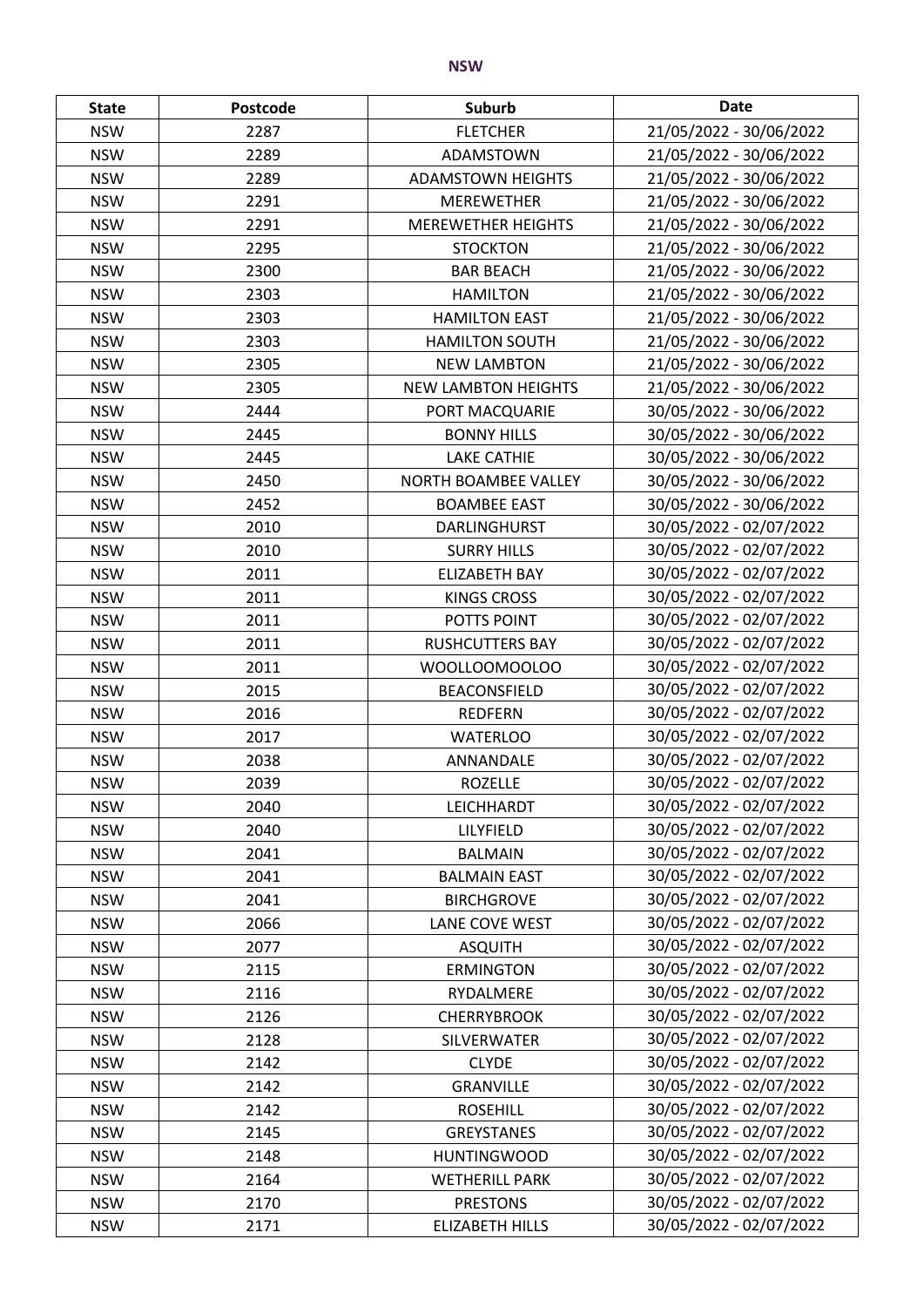| <b>NSW</b> | 2171 | <b>HORNINGSEA PARK</b>    | 30/05/2022 - 02/07/2022 |
|------------|------|---------------------------|-------------------------|
| <b>NSW</b> | 2171 | <b>HOXTON PARK</b>        | 30/05/2022 - 02/07/2022 |
| <b>NSW</b> | 2171 | <b>MIDDLETON GRANGE</b>   | 30/05/2022 - 02/07/2022 |
| <b>NSW</b> | 2212 | <b>REVESBY</b>            | 30/05/2022 - 02/07/2022 |
| <b>NSW</b> | 2212 | <b>REVESBY HEIGHTS</b>    | 30/05/2022 - 02/07/2022 |
| <b>NSW</b> | 2213 | PANANIA                   | 30/05/2022 - 02/07/2022 |
| <b>NSW</b> | 2213 | PICNIC POINT              | 30/05/2022 - 02/07/2022 |
| <b>NSW</b> | 2224 | <b>KANGAROO POINT</b>     | 30/05/2022 - 02/07/2022 |
| <b>NSW</b> | 2224 | SYLVANIA                  | 30/05/2022 - 02/07/2022 |
| <b>NSW</b> | 2224 | SYLVANIA WATERS           | 30/05/2022 - 02/07/2022 |
| <b>NSW</b> | 2230 | <b>BURRANEER</b>          | 30/05/2022 - 02/07/2022 |
| <b>NSW</b> | 2230 | CRONULLA                  | 30/05/2022 - 02/07/2022 |
| <b>NSW</b> | 2230 | <b>WOOLOOWARE</b>         | 30/05/2022 - 02/07/2022 |
| <b>NSW</b> | 2232 | <b>GRAYS POINT</b>        | 30/05/2022 - 02/07/2022 |
| <b>NSW</b> | 2232 | <b>KAREELA</b>            | 30/05/2022 - 02/07/2022 |
| <b>NSW</b> | 2232 | KIRRAWEE                  | 30/05/2022 - 02/07/2022 |
| <b>NSW</b> | 2259 | <b>WYEE</b>               | 30/05/2022 - 02/07/2022 |
| <b>NSW</b> | 2264 | <b>BONNELLS BAY</b>       | 30/05/2022 - 02/07/2022 |
|            |      |                           | 30/05/2022 - 02/07/2022 |
| <b>NSW</b> | 2264 | <b>MORISSET</b>           |                         |
| <b>NSW</b> | 2264 | <b>MORISSET PARK</b>      | 30/05/2022 - 02/07/2022 |
| <b>NSW</b> | 2265 | COORANBONG                | 30/05/2022 - 02/07/2022 |
| <b>NSW</b> | 2281 | <b>CATHERINE HILL BAY</b> | 30/05/2022 - 02/07/2022 |
| <b>NSW</b> | 2281 | <b>CAVES BEACH</b>        | 30/05/2022 - 02/07/2022 |
| <b>NSW</b> | 2281 | <b>MURRAYS BEACH</b>      | 30/05/2022 - 02/07/2022 |
| <b>NSW</b> | 2315 | <b>CORLETTE</b>           | 30/05/2022 - 02/07/2022 |
| <b>NSW</b> | 2315 | <b>FINGAL BAY</b>         | 30/05/2022 - 02/07/2022 |
| <b>NSW</b> | 2315 | <b>NELSON BAY</b>         | 30/05/2022 - 02/07/2022 |
| <b>NSW</b> | 2315 | <b>SHOAL BAY</b>          | 30/05/2022 - 02/07/2022 |
| <b>NSW</b> | 2316 | <b>ANNA BAY</b>           | 30/05/2022 - 02/07/2022 |
| <b>NSW</b> | 2316 | <b>BOAT HARBOUR</b>       | 30/05/2022 - 02/07/2022 |
| <b>NSW</b> | 2316 | <b>TAYLORS BEACH</b>      | 30/05/2022 - 02/07/2022 |
| <b>NSW</b> | 2317 | SALAMANDER BAY            | 30/05/2022 - 02/07/2022 |
| <b>NSW</b> | 2317 | <b>SOLDIERS POINT</b>     | 30/05/2022 - 02/07/2022 |
| <b>NSW</b> | 2318 | <b>MEDOWIE</b>            | 30/05/2022 - 02/07/2022 |
| <b>NSW</b> | 2319 | <b>LEMON TREE PASSAGE</b> | 30/05/2022 - 02/07/2022 |
| <b>NSW</b> | 2319 | <b>TANILBA BAY</b>        | 30/05/2022 - 02/07/2022 |
| <b>NSW</b> | 2323 | <b>EAST MAITLAND</b>      | 30/05/2022 - 02/07/2022 |
| <b>NSW</b> | 2323 | <b>TENAMBIT</b>           | 30/05/2022 - 02/07/2022 |
| <b>NSW</b> | 2324 | <b>HAWKS NEST</b>         | 30/05/2022 - 02/07/2022 |
| <b>NSW</b> | 2324 | HEATHERBRAE               | 30/05/2022 - 02/07/2022 |
| <b>NSW</b> | 2324 | <b>KARUAH</b>             | 30/05/2022 - 02/07/2022 |
| <b>NSW</b> | 2324 | <b>TEA GARDENS</b>        | 30/05/2022 - 02/07/2022 |
| <b>NSW</b> | 2560 | CAMPBELLTOWN              | 30/05/2022 - 02/07/2022 |
| <b>NSW</b> | 2560 | LEUMEAH                   | 30/05/2022 - 02/07/2022 |
| <b>NSW</b> | 2560 | ROSEMEADOW                | 30/05/2022 - 02/07/2022 |
| <b>NSW</b> | 2565 | <b>DENHAM COURT</b>       | 30/05/2022 - 02/07/2022 |
| <b>NSW</b> | 2566 | <b>MINTO</b>              | 30/05/2022 - 02/07/2022 |
| <b>NSW</b> | 2566 | <b>MINTO HEIGHTS</b>      | 30/05/2022 - 02/07/2022 |
| <b>NSW</b> | 2567 | NARELLAN                  | 30/05/2022 - 02/07/2022 |
| <b>NSW</b> | 2745 | <b>GLENMORE PARK</b>      | 30/05/2022 - 02/07/2022 |
| <b>NSW</b> | 2747 | <b>LLANDILO</b>           | 30/05/2022 - 02/07/2022 |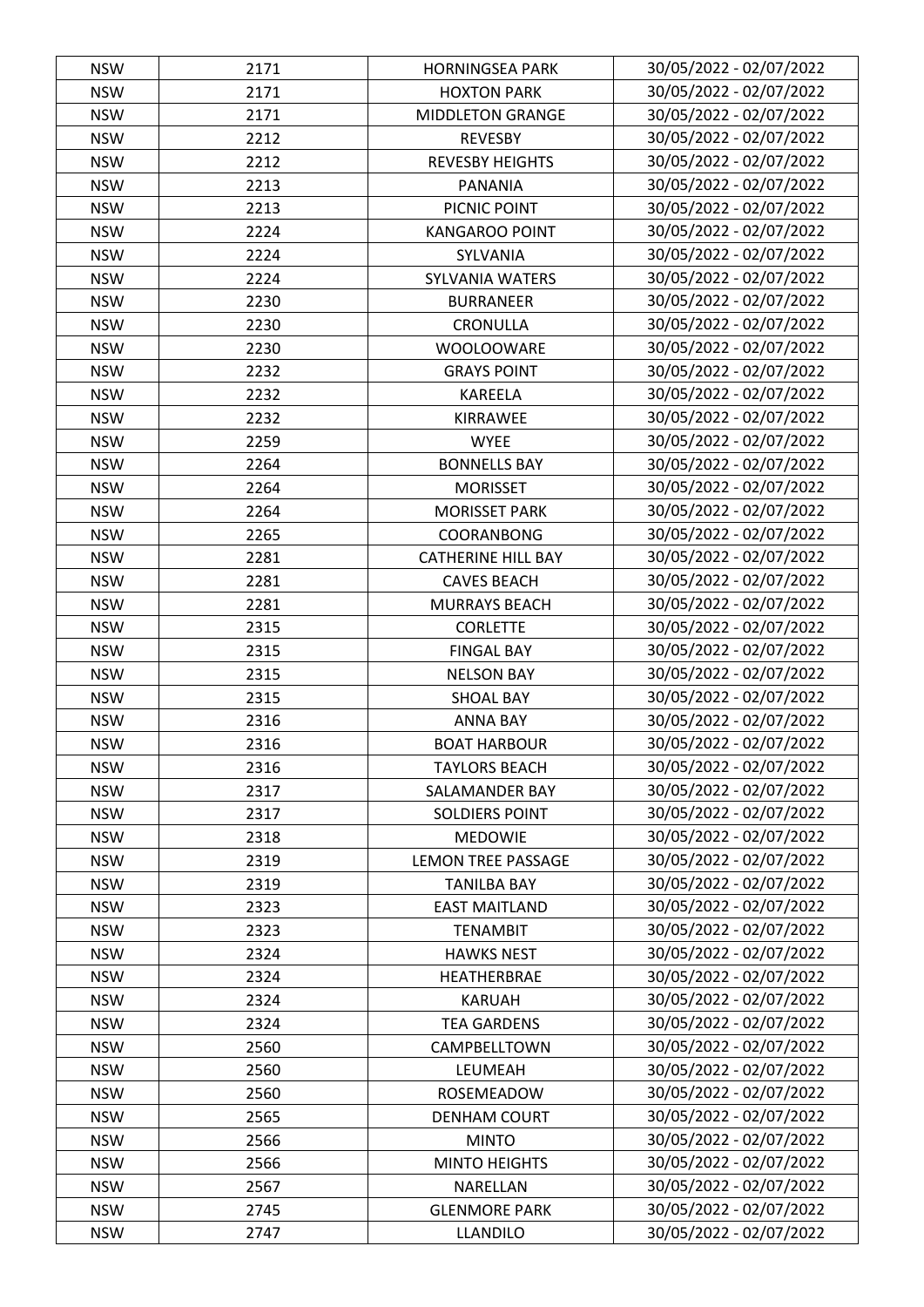| <b>NSW</b> | 2747 | <b>WERRINGTON COUNTY</b> | 30/05/2022 - 02/07/2022 |
|------------|------|--------------------------|-------------------------|
| <b>NSW</b> | 2750 | <b>EMU HEIGHTS</b>       | 30/05/2022 - 02/07/2022 |
| <b>NSW</b> | 2750 | <b>EMU PLAINS</b>        | 30/05/2022 - 02/07/2022 |
| <b>NSW</b> | 2750 | <b>JAMISONTOWN</b>       | 30/05/2022 - 02/07/2022 |
| <b>NSW</b> | 2756 | <b>MCGRATHS HILL</b>     | 30/05/2022 - 02/07/2022 |
| <b>NSW</b> | 2756 | PITT TOWN                | 30/05/2022 - 02/07/2022 |
| <b>NSW</b> | 2761 | <b>HASSALL GROVE</b>     | 30/05/2022 - 02/07/2022 |
| <b>NSW</b> | 2450 | SAPPHIRE BEACH           | 1/06/2022 - 5/06/2022   |
| <b>NSW</b> | 2456 | <b>EMERALD BEACH</b>     | 1/06/2022 - 5/06/2022   |
| <b>NSW</b> | 2450 | <b>MOONEE BEACH</b>      | 1/06/2022 - 5/06/2022   |
| <b>NSW</b> | 2456 | <b>SANDY BEACH</b>       | 1/06/2022 - 5/06/2022   |
| <b>NSW</b> | 2446 | <b>WAUCHOPE</b>          | 1/06/2022 - 5/06/2022   |

## **EVENT SITES – NSW, SA, VIC**

| <b>State</b> | Postcode | <b>Suburb</b>          | <b>Booking Site</b>    | <b>Start Date</b> | <b>End Date</b> |
|--------------|----------|------------------------|------------------------|-------------------|-----------------|
|              |          |                        | Mitcham                |                   |                 |
|              |          |                        | Square                 |                   |                 |
|              |          |                        | Shopping               |                   |                 |
| SA           | 5062     | <b>Torrens Park</b>    | Centre                 | 01/06/2022        | 03/06/2022      |
|              |          |                        | Woolworths             |                   |                 |
| SA           | 5165     | <b>Christies Beach</b> | <b>Christies Beach</b> | 30/05/2022        | 03/06/2022      |
|              |          |                        | Woolworths             |                   |                 |
| SA           | 5255     | Strathalbyn            | Strathalbyn            | 30/05/2022        | 03/06/2022      |
|              |          |                        | Woolworths             |                   |                 |
| SA           | 5162     | Morphett Vale          | Morphett Vale          | 30/05/2022        | 02/06/2022      |
|              |          |                        | <b>BIGW</b>            |                   |                 |
|              |          | Cumberland             | Cumberland             |                   |                 |
| SA           | 5041     | Park                   | Park                   | 30/05/2022        | 03/06/2022      |
|              |          |                        | Drakes Eyre            |                   |                 |
| SA           | 5121     | Penfield               | Foodland               | 02/06/2022        | 02/06/2022      |
|              |          |                        | Coles                  |                   |                 |
| <b>VIC</b>   | 3677     | Wangaratta             | Wangaratta             | 30/05/2022        | 3/06/2022       |
|              |          |                        | Woolworths             |                   |                 |
| <b>NSW</b>   | 2646     | Corowa                 | Corowa                 | 30/05/2022        | 3/06/2022       |
| <b>VIC</b>   | 3685     | Rutherglen             | Rutherglen IGA         | 30/05/2022        | 3/06/2022       |
| <b>VIC</b>   | 3638     | Nathalia               | Nathalia IGA           | 30/05/2022        | 3/06/2022       |
| <b>VIC</b>   | 3683     | Chiltern               | Chiltern IGA           | 30/05/2022        | 3/06/2022       |
| <b>VIC</b>   | 3700     | Tallangatta            | <b>IGA Tallangatta</b> | 30/05/2022        | 3/06/2022       |
|              |          |                        | Mitre 10               |                   |                 |
| <b>VIC</b>   | 3737     | Myrtleford             | MyrtleFord             | 30/05/2022        | 3/06/2022       |
|              |          |                        | FoodWorks              |                   |                 |
| <b>VIC</b>   | 3749     | Yackandandah           | Yackandandah           | 30/05/2022        | 3/06/2022       |
|              |          |                        | FoodWorks              |                   |                 |
| <b>NSW</b>   | 2660     | Culcairn               | Culcairn               | 30/05/2022        | 3/06/2022       |
|              |          |                        | <b>BIGW</b>            |                   |                 |
| <b>VIC</b>   | 3677     | Wangaratta             | Wangaratta             | 30/05/2022        | 3/06/2022       |
| <b>NSW</b>   | 2640     | Albury                 | <b>West End Plaza</b>  | 30/05/2022        | 4/06/2022       |
|              |          |                        | <b>Delroy Park</b>     |                   |                 |
|              |          |                        | Shopping               |                   |                 |
| <b>NSW</b>   | 2830     | Dubbo                  | Centre                 | 06/06/2022        | 11/06/2022      |
| <b>NSW</b>   | 2830     | Dubbo                  | Orana Mall             | 06/06/2022        | 12/06/2022      |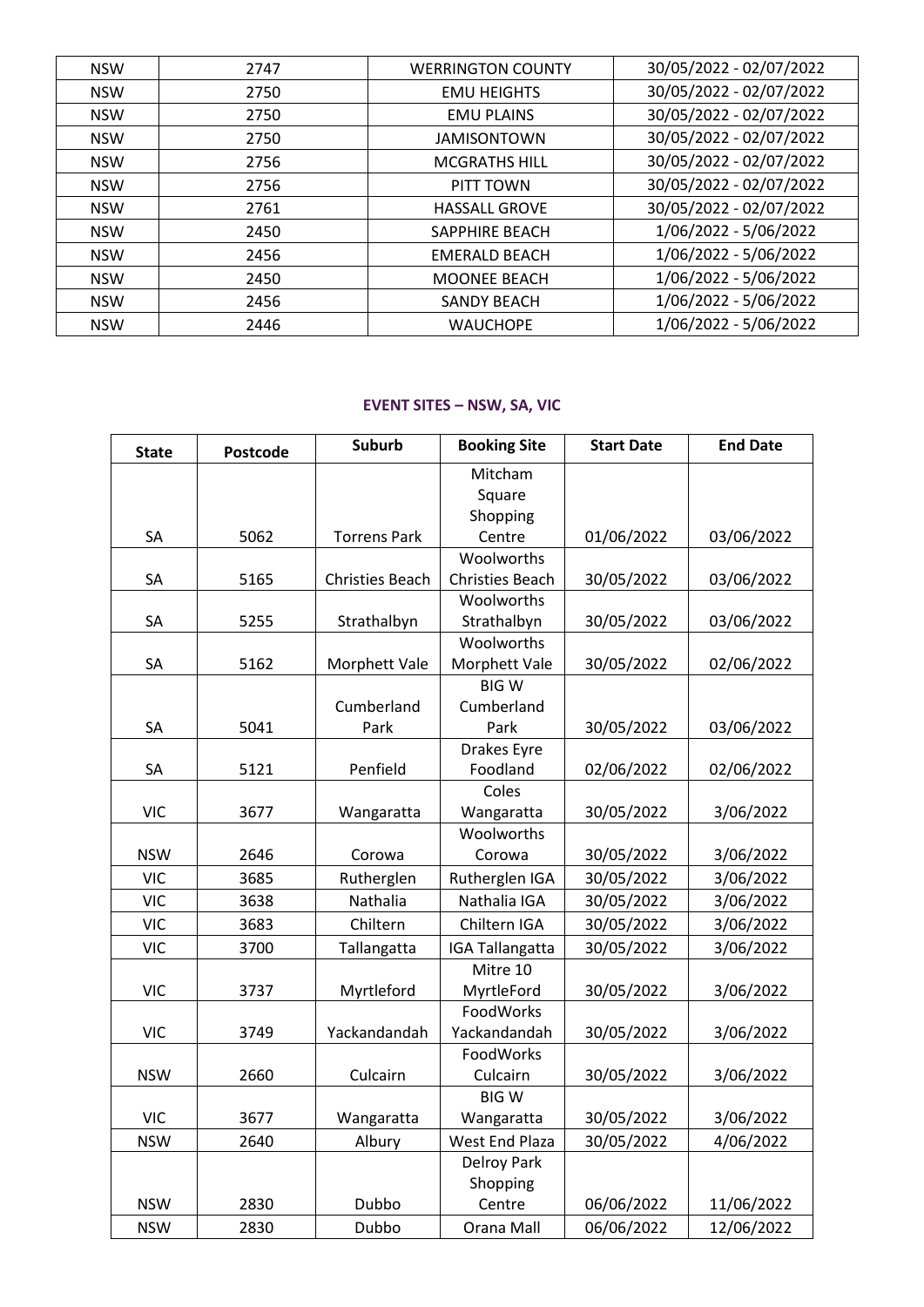|            |      |                   | Woolworths             |            |            |
|------------|------|-------------------|------------------------|------------|------------|
| <b>NSW</b> | 2357 | Coonabarabran     | Coonabarabran          | 06/06/2022 | 11/06/2022 |
|            |      |                   | Woolworths             |            |            |
| <b>NSW</b> | 2820 | Wellington        | Wellington             | 06/06/2022 | 11/06/2022 |
|            |      |                   | Carlo's SUPA           |            |            |
|            |      |                   | <b>IGA Plus Liquor</b> |            |            |
| <b>NSW</b> | 2827 | Gilgandra         | Gilgandra              | 06/06/2022 | 11/06/2022 |
|            |      |                   | <b>Ahmed's SUPA</b>    |            |            |
| <b>NSW</b> | 2852 | Gulgong           | <b>IGA Gulgong</b>     | 06/06/2022 | 11/06/2022 |
| <b>NSW</b> | 2866 | Molong            | <b>SPAR Molong</b>     | 06/06/2022 | 11/06/2022 |
|            |      |                   | Coles                  |            |            |
| <b>NSW</b> | 2821 | Narromine         | Narromine              | 06/06/2022 | 11/06/2022 |
|            |      |                   | Coles                  |            |            |
| <b>NSW</b> | 2820 | Wellington        | Wellington             | 06/06/2022 | 11/06/2022 |
|            |      |                   | Southgate              |            |            |
| SA         | 5162 | Morphett Vale     | Square                 | 13/06/2022 | 19/06/2022 |
|            |      |                   | <b>Westfield West</b>  |            |            |
| SA         | 5021 | <b>West Lakes</b> | Lakes                  | 13/06/2022 | 19/06/2022 |
|            |      |                   | <b>Banner Mitre</b>    |            |            |
| SA         | 5067 | Norwood           | 10 Norwood             | 14/06/2022 | 17/06/2022 |
|            |      |                   | Woolworths             |            |            |
| SA         | 5162 | Morphett Vale     | Morphett Vale          | 14/06/2022 | 17/06/2022 |
|            |      |                   | Apex Bakery            |            |            |
| SA         | 5352 | Tanunda           | Tanunda                | 14/06/2022 | 17/06/2022 |
|            |      |                   | Woolworths             |            |            |
| SA         | 5125 | Golden Grove      | The Stables            | 14/06/2022 | 17/06/2022 |
|            |      |                   | <b>Drakes</b>          |            |            |
| SA         | 5163 | Hackham           | Hackham                | 14/06/2022 | 17/06/2022 |
|            |      |                   | Elizabeth City         |            |            |
| SA         | 5112 | Elizabeth         | Centre                 | 20/06/2022 | 26/06/2022 |
|            |      |                   | <b>IGA</b>             |            |            |
|            |      |                   | Hampstead              |            |            |
| SA         | 5085 | Clearview         | Road                   | 20/06/2022 | 25/06/2022 |
| SA         | 5118 | Gawler            | Drakes Gawler          | 20/06/2022 | 25/06/2022 |
|            |      |                   | <b>Banner Mitre</b>    |            |            |
| SA         | 5067 | Norwood           | 10 Norwood             | 20/06/2022 | 25/06/2022 |
| SA         | 5048 | Hove              | <b>Foodland Hove</b>   | 20/06/2022 | 25/06/2022 |
|            |      |                   | Woolworths             |            |            |
| SA         | 5251 | Mount Barker      | Mount Barker           | 20/06/2022 | 25/06/2022 |

#### **TAS**

| <b>State</b> | Postcode | Suburb              | <b>Dates</b>            |
|--------------|----------|---------------------|-------------------------|
| <b>TAS</b>   | 7000     | <b>HOBART</b>       | 30/05/2022 - 02/07/2022 |
| <b>TAS</b>   | 7000     | <b>NORTH HOBART</b> | 30/05/2022 - 02/07/2022 |
| <b>TAS</b>   | 7005     | ELPHIN              | 30/05/2022 - 02/07/2022 |
| <b>TAS</b>   | 7009     | DERWENT PARK        | 30/05/2022 - 02/07/2022 |
| TAS          | 7009     | <b>MOONAH</b>       | 30/05/2022 - 02/07/2022 |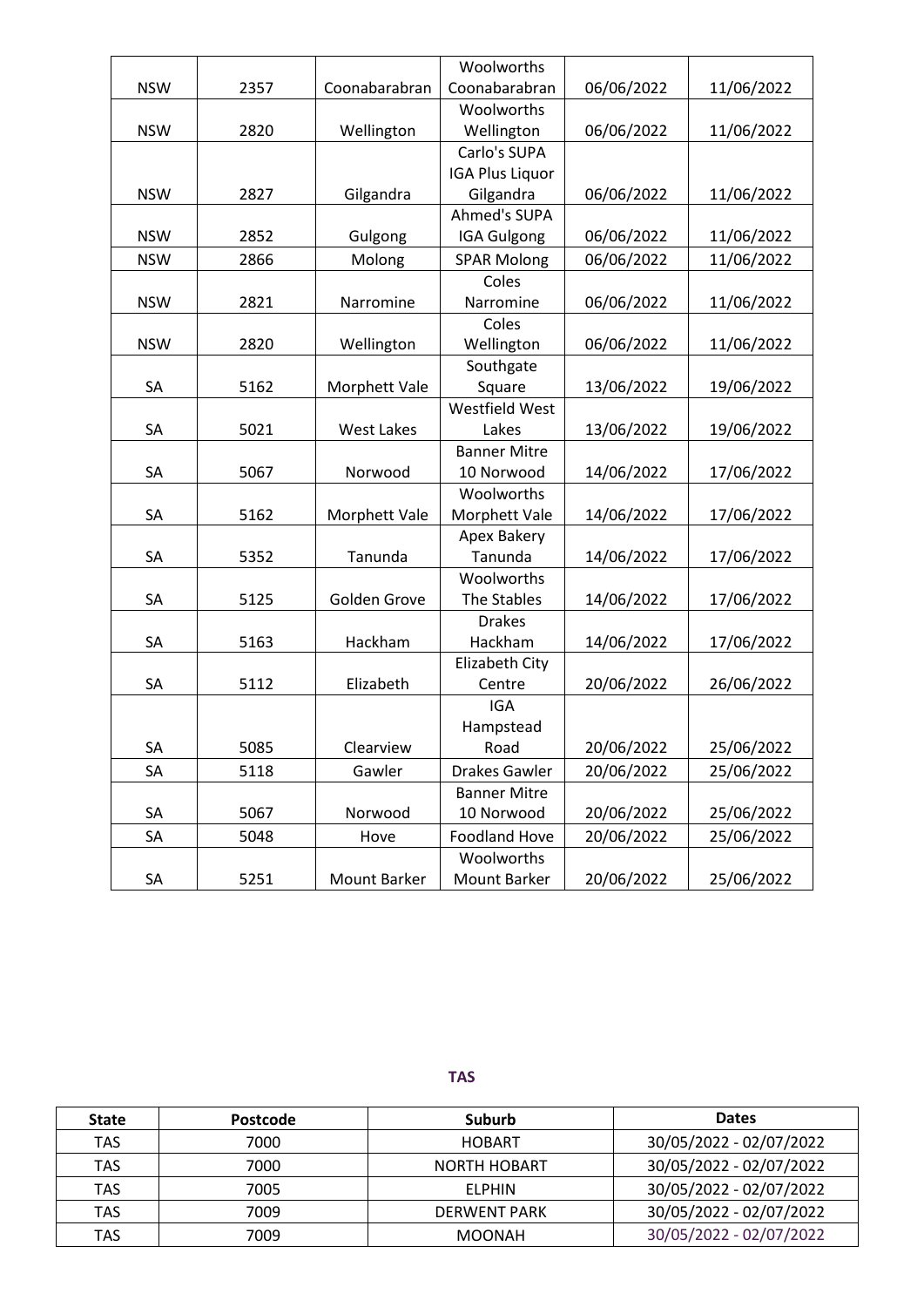| <b>TAS</b> | 7010 | <b>GLENORCHY</b>        | 30/05/2022 - 02/07/2022 |
|------------|------|-------------------------|-------------------------|
| <b>TAS</b> | 7055 | <b>HUNTINGFIELD</b>     | 30/05/2022 - 02/07/2022 |
| <b>TAS</b> | 7248 | <b>INVERMAY</b>         | 30/05/2022 - 02/07/2022 |
| <b>TAS</b> | 7249 | KINGS MEADOWS           | 30/05/2022 - 02/07/2022 |
| <b>TAS</b> | 7249 | <b>SOUTH LAUNCESTON</b> | 30/05/2022 - 02/07/2022 |
| <b>TAS</b> | 7250 | LAUNCESTON              | 30/05/2022 - 02/07/2022 |
| <b>TAS</b> | 7250 | <b>ST LEONARDS</b>      | 30/05/2022 - 02/07/2022 |
| <b>TAS</b> | 7250 | <b>WAVERLEY</b>         | 30/05/2022 - 02/07/2022 |
| <b>TAS</b> | 7277 | LEGANA                  | 30/05/2022 - 02/07/2022 |

**SA**

| <b>State</b> | Postcode | Suburb                  | <b>Dates</b>            |
|--------------|----------|-------------------------|-------------------------|
| SA           | 5038     | <b>PLYMPTON</b>         | 30/05/2022 - 02/07/2022 |
| SA           | 5038     | <b>PLYMPTON PARK</b>    | 30/05/2022 - 02/07/2022 |
| SA           | 5038     | <b>SOUTH PLYMPTON</b>   | 30/05/2022 - 02/07/2022 |
| SA           | 5041     | <b>CUMBERLAND PARK</b>  | 30/05/2022 - 02/07/2022 |
| SA           | 5045     | <b>GLENELG</b>          | 30/05/2022 - 02/07/2022 |
| SA           | 5045     | <b>GLENELG NORTH</b>    | 30/05/2022 - 02/07/2022 |
| SA           | 5051     | <b>CRAIGBURN FARM</b>   | 30/05/2022 - 02/07/2022 |
| SA           | 5070     | <b>MARDEN</b>           | 30/05/2022 - 02/07/2022 |
| SA           | 5070     | <b>ROYSTON PARK</b>     | 30/05/2022 - 02/07/2022 |
| SA           | 5085     | <b>NORTHGATE</b>        | 30/05/2022 - 02/07/2022 |
| SA           | 5085     | <b>LIGHTSVIEW</b>       | 30/05/2022 - 02/07/2022 |
| SA           | 5095     | <b>MAWSON LAKES</b>     | 30/05/2022 - 02/07/2022 |
| SA           | 5169     | <b>SEAFORD</b>          | 30/05/2022 - 02/07/2022 |
| SA           | 5169     | <b>SEAFORD RISE</b>     | 30/05/2022 - 02/07/2022 |
| SA           | 5600     | <b>IRON BARON</b>       | 30/05/2022 - 02/07/2022 |
| SA           | 5600     | POINT LOWLY             | 30/05/2022 - 02/07/2022 |
| SA           | 5600     | PORT BONYTHON           | 30/05/2022 - 02/07/2022 |
| SA           | 5600     | <b>WHYALLA</b>          | 30/05/2022 - 02/07/2022 |
| SA           | 5600     | <b>WHYALLA JENKINS</b>  | 30/05/2022 - 02/07/2022 |
| SA           | 5600     | <b>WHYALLA PLAYFORD</b> | 30/05/2022 - 02/07/2022 |
| SA           | 5602     | COWELL                  | 30/05/2022 - 02/07/2022 |
| SA           | 5603     | <b>ARNO BAY</b>         | 30/05/2022 - 02/07/2022 |
| SA           | 5604     | <b>PORT NEILL</b>       | 30/05/2022 - 02/07/2022 |
| SA           | 5605     | <b>TUMBY BAY</b>        | 30/05/2022 - 02/07/2022 |
| SA           | 5606     | PORT LINCOLN            | 30/05/2022 - 02/07/2022 |
| SA           | 5606     | <b>TULKA</b>            | 30/05/2022 - 02/07/2022 |
| SA           | 5607     | <b>LOUTH BAY</b>        | 30/05/2022 - 02/07/2022 |
| SA           | 5607     | <b>POONINDIE</b>        | 30/05/2022 - 02/07/2022 |
| SA           | 5725     | <b>ROXBY DOWNS</b>      | 30/05/2022 - 02/07/2022 |

| <b>Dates</b>            |
|-------------------------|
| 30/05/2022 - 02/07/2022 |
|                         |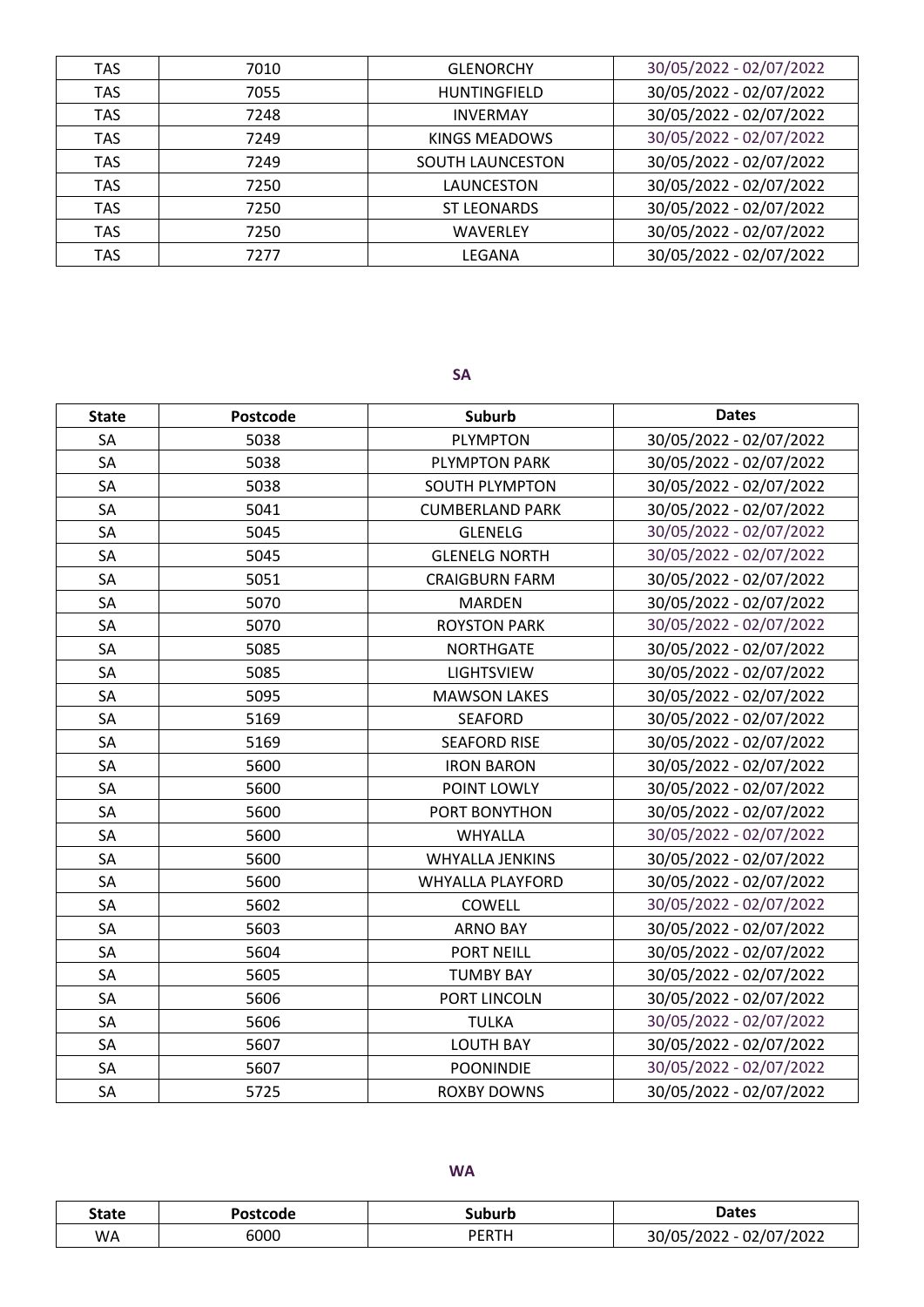| WA        | 6004 | <b>EAST PERTH</b>         | 30/05/2022 - 02/07/2022 |
|-----------|------|---------------------------|-------------------------|
| <b>WA</b> | 6005 | <b>WEST PERTH</b>         | 30/05/2022 - 02/07/2022 |
| <b>WA</b> | 6005 | <b>KINGS PARK</b>         | 30/05/2022 - 02/07/2022 |
| <b>WA</b> | 6007 | <b>WEST LEEDERVILLE</b>   | 30/05/2022 - 02/07/2022 |
| <b>WA</b> | 6007 | LEEDERVILLE               | 30/05/2022 - 02/07/2022 |
| <b>WA</b> | 6016 | <b>MOUNT HAWTHORN</b>     | 30/05/2022 - 02/07/2022 |
| <b>WA</b> | 6017 | <b>OSBORNE PARK</b>       | 30/05/2022 - 02/07/2022 |
| <b>WA</b> | 6018 | <b>KARRINYUP</b>          | 30/05/2022 - 02/07/2022 |
| <b>WA</b> | 6023 | <b>DUNCRAIG</b>           | 30/05/2022 - 02/07/2022 |
| <b>WA</b> | 6024 | <b>GREENWOOD</b>          | 30/05/2022 - 02/07/2022 |
| <b>WA</b> | 6027 | <b>EDGEWATER</b>          | 30/05/2022 - 02/07/2022 |
| <b>WA</b> | 6027 | <b>HEATHRIDGE</b>         | 30/05/2022 - 02/07/2022 |
| <b>WA</b> | 6027 | <b>OCEAN REEF</b>         | 30/05/2022 - 02/07/2022 |
| <b>WA</b> | 6030 | <b>CLARKSON</b>           | 30/05/2022 - 02/07/2022 |
| <b>WA</b> | 6030 | <b>RIDGEWOOD</b>          | 30/05/2022 - 02/07/2022 |
| <b>WA</b> | 6030 | <b>TAMALA PARK</b>        | 30/05/2022 - 02/07/2022 |
| <b>WA</b> | 6050 | <b>COOLBINIA</b>          | 30/05/2022 - 02/07/2022 |
| <b>WA</b> | 6050 | <b>MENORA</b>             | 30/05/2022 - 02/07/2022 |
| <b>WA</b> | 6055 | <b>GUILDFORD</b>          | 30/05/2022 - 02/07/2022 |
| <b>WA</b> | 6055 | HAZELMERE                 | 30/05/2022 - 02/07/2022 |
|           |      |                           |                         |
| <b>WA</b> | 6055 | <b>SOUTH GUILDFORD</b>    | 30/05/2022 - 02/07/2022 |
| <b>WA</b> | 6059 | <b>DIANELLA</b>           | 30/05/2022 - 02/07/2022 |
| <b>WA</b> | 6060 | <b>YOKINE</b>             | 30/05/2022 - 02/07/2022 |
| <b>WA</b> | 6062 | <b>MORLEY</b>             | 30/05/2022 - 02/07/2022 |
| WA        | 6065 | <b>DARCH</b>              | 30/05/2022 - 02/07/2022 |
| <b>WA</b> | 6069 | AVELEY                    | 30/05/2022 - 02/07/2022 |
| <b>WA</b> | 6065 | <b>ASHBY</b>              | 30/05/2022 - 02/07/2022 |
| <b>WA</b> | 6076 | WALLISTON                 | 30/05/2022 - 02/07/2022 |
| WA        | 6084 | <b>BULLSBROOK</b>         | 30/05/2022 - 02/07/2022 |
| <b>WA</b> | 6100 | <b>BURSWOOD</b>           | 30/05/2022 - 02/07/2022 |
| WA        | 6100 | <b>VICTORIA PARK</b>      | 30/05/2022 - 02/07/2022 |
| <b>WA</b> | 6101 | <b>CARLISLE</b>           | 30/05/2022 - 02/07/2022 |
| WA        | 6101 | <b>EAST VICTORIA PARK</b> | 30/05/2022 - 02/07/2022 |
| <b>WA</b> | 6102 | <b>BENTLEY</b>            | 30/05/2022 - 02/07/2022 |
| <b>WA</b> | 6172 | PORT KENNEDY              | 30/05/2022 - 02/07/2022 |
| <b>WA</b> | 6104 | <b>BELMONT</b>            | 30/05/2022 - 02/07/2022 |
| WA        | 6105 | <b>KEWDALE</b>            | 30/05/2022 - 02/07/2022 |
| <b>WA</b> | 6106 | WELSHPOOL                 | 30/05/2022 - 02/07/2022 |
| <b>WA</b> | 6108 | <b>THORNLIE</b>           | 30/05/2022 - 02/07/2022 |
| <b>WA</b> | 6111 | <b>ROLEYSTONE</b>         | 30/05/2022 - 02/07/2022 |
| <b>WA</b> | 6112 | HARRISDALE                | 30/05/2022 - 02/07/2022 |
| <b>WA</b> | 6122 | <b>BYFORD</b>             | 30/05/2022 - 02/07/2022 |
| <b>WA</b> | 6210 | <b>MEADOW SPRINGS</b>     | 30/05/2022 - 02/07/2022 |
| <b>WA</b> | 6123 | <b>MUNDIJONG</b>          | 30/05/2022 - 02/07/2022 |
| <b>WA</b> | 6123 | <b>WHITBY</b>             | 30/05/2022 - 02/07/2022 |
| <b>WA</b> | 6124 | JARRAHDALE                | 30/05/2022 - 02/07/2022 |
| <b>WA</b> | 6151 | <b>SOUTH PERTH</b>        | 30/05/2022 - 02/07/2022 |
| <b>WA</b> | 6152 | COMO                      | 30/05/2022 - 02/07/2022 |
| <b>WA</b> | 6153 | <b>BRENTWOOD</b>          | 30/05/2022 - 02/07/2022 |
| <b>WA</b> | 6153 | <b>ARDROSS</b>            | 30/05/2022 - 02/07/2022 |
| WA        | 6163 | <b>BIBRA LAKE</b>         | 30/05/2022 - 02/07/2022 |